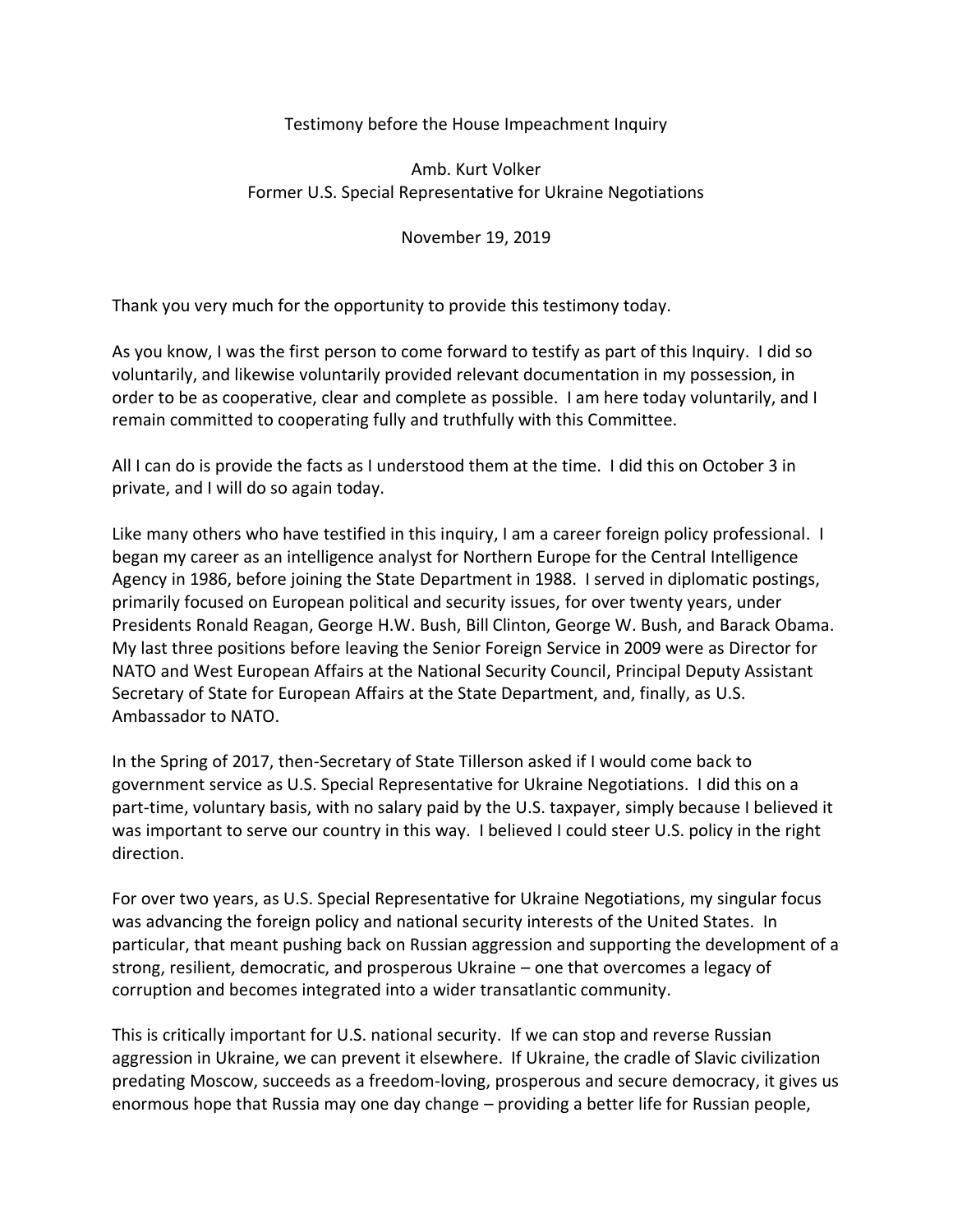and overcoming its current plague of authoritarianism, corruption, aggression toward neighbors, and threats to NATO Allies and the United States. The stakes for the United States in a successful Ukraine could not be higher.

At no time was I aware of or knowingly took part in an effort to urge Ukraine to investigate former Vice President Biden. As you know from the extensive, real-time documentation I have provided, Vice President Biden was not a topic of our discussions. I was not on the July 25 phone call between President Trump and President Zelenskyy. I was not made aware of any reference to Vice President Biden or his son by President Trump, until the transcript of that call was released on September 25, 2019.

From July 7, 2017 until September 27, 2019, I was the lead U.S. diplomat dealing with Russia's war on Ukraine. My role was not some irregular channel, but the official channel. I reported directly to Secretaries of State Tillerson and Pompeo, kept the National Security Advisor and Secretary of Defense well-informed of my efforts, and worked closely with Ambassador Masha Yovanovitch, NSC Senior Director Fiona Hill and her successor Tim Morrison, then-Assistant Secretary Wess Mitchell and his successor, Acting Assistant Secretary Philip Reeker, Deputy Assistant Secretary George Kent, Deputy Assistant Secretary of Defense Laura Cooper, NSC Director Alex Vindman, and many, many others. I have known many of them for several years. It was a team effort.

When Ambassador Yovanovitch left Kyiv, I identified and recommended Bill Taylor to Secretary Pompeo, so we would still have a strong, seasoned professional on the ground.

For two years before the events at the heart of this investigation took place, I was the most senior U.S. diplomat visiting the conflict zone; meeting with victims of Russia's aggression; urging increased U.S. security assistance, including lethal defensive weapons; working with Ukrainian President Poroshenko and then his successor, President Zelenskyy, and their teams; working with France and Germany and the so-called "Normandy Process," pressing for support from NATO, the EU, and OSCE; supporting the OSCE's special monitoring mission; and engaging in negotiations and other contacts with Russian officials.

At the time I took the position in the summer of 2017, there were major, complicated questions swirling in public debate about the direction of U.S. policy toward Ukraine. Would the Administration lift sanctions against Russia? Would it make some kind of "grand bargain" with Russia, in which it would trade recognition of Russia's seizure of Ukrainian territory for some other deal in Syria or elsewhere? Would the Administration recognize Russia's claimed annexation of Crimea? Will this just become another frozen conflict? There were also a vast number of vacancies in key diplomatic positions, so no one was really representing the United States in the negotiating process about ending the war in eastern Ukraine.

During over two years of my tenure as U.S. Special Representative, we fundamentally turned U.S. policy around. U.S. policy toward Ukraine was strong, consistent, and enjoyed support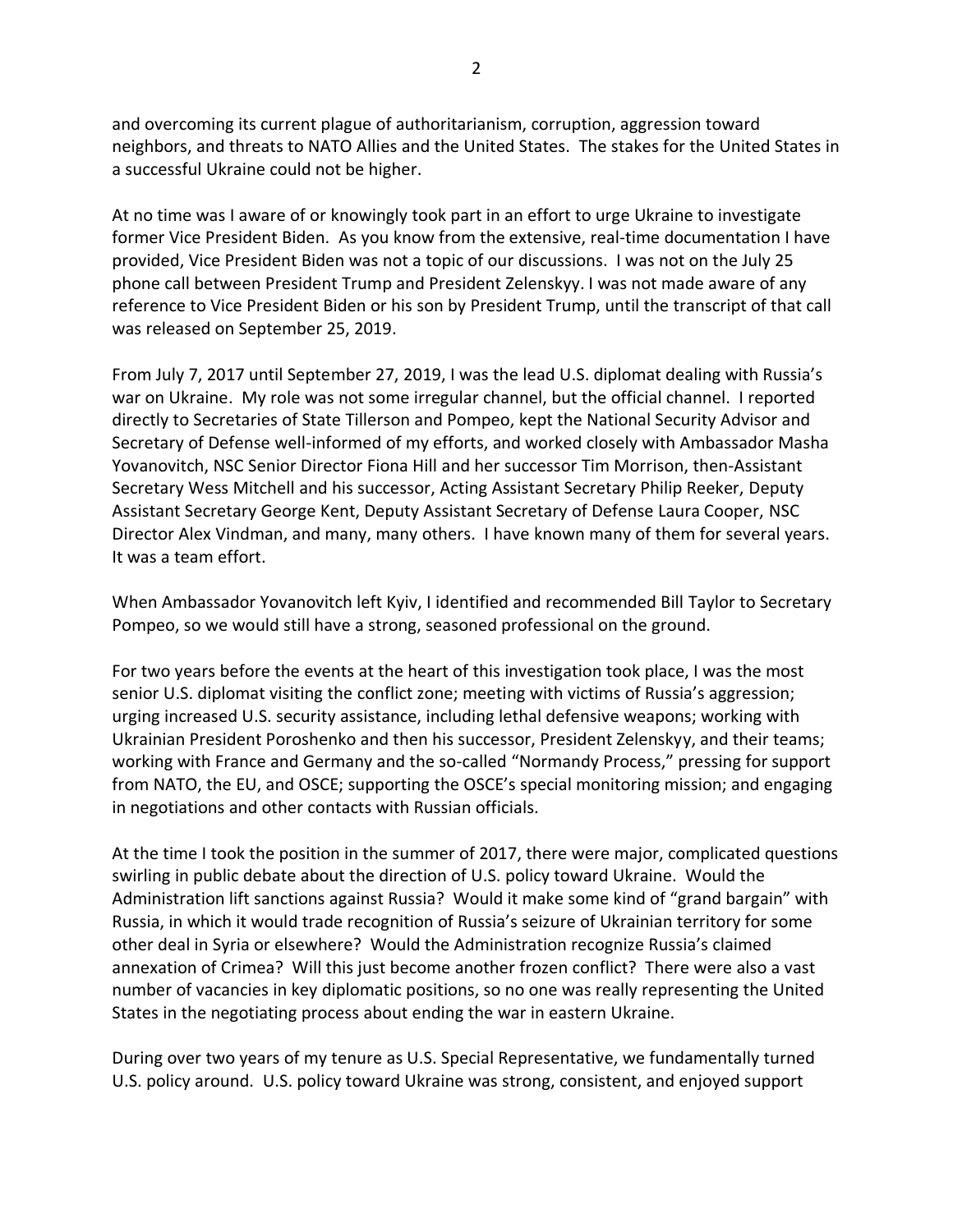across the Administration, bipartisan support in Congress, and support among our Allies and Ukraine.

- We changed the language commonly used to describe Russia's aggression. I was the Administration's most outspoken, public figure highlighting Russia's invasion and occupation of parts of Ukraine, and calling out Russia's responsibility to end the war.
- I visited the war zone three times, meetings with soldiers and civilians alike always bringing media with me, to try to raise the public visibility of Russia's aggression and the humanitarian impact on the lives of the citizens of the Donbas.
- We coordinated closely with our European Allies and Canada, to maintain a united front against Russian aggression, and for Ukraine's democracy, reform, sovereignty, and territorial integrity. Ukraine policy is perhaps the one area where the U.S. and its European Allies had been in lock-step.
- This coordination helped to strengthen U.S. sanctions against Russia, and to maintain EU sanctions as well.
- Along with others in the Administration, I strongly advocated for lifting the ban on the sale of lethal defensive arms to Ukraine, advocated for increasing U.S. security assistance to Ukraine, and urged other countries to follow the U.S. lead.
- My team and I drafted the "Pompeo Declaration" of July 25, 2018, in which the Secretary clearly and definitively laid out the United States' policy of non-recognition of Russia's claimed annexation of Crimea.
- I engaged with our Allies, with Ukraine, and with Russia in negotiations to implement the Minsk Agreements, holding a firm line on insisting on the withdrawal of Russian forces, dismantling of the so-called "People's Republics," and restoring Ukrainian sovereignty and territorial integrity.
- Together with others in the Administration, we kept U.S. policy steady through Presidential and Parliamentary elections in Ukraine, and worked hard to strengthen the U.S.-Ukraine bilateral relationship under the new President and government, helping shepherd in a peaceful transition of power in Ukraine.

In short, whereas two years ago, most observers would have said that time is on Russia's side, by September of 2019, when I departed, we had turned the tables, and time was now on Ukraine's side.

It is a tragedy for the United States and for Ukraine that our efforts in this area, which were bearing fruit, have now been thrown into disarray.

One of the critical aspects of my role as U.S. Special Representative was that as the most senior U.S. official appointed to work solely on the Ukraine portfolio, I needed to step forward to provide leadership. If we needed to adopt a policy position, I made the case for it. If anyone needed to speak out publicly, I would do it. When we failed to get a timely statement about Russia's illegal attack on Ukraine's navy and seizure of Ukraine's sailors, I tweeted about it in order to condemn the act. If a problem arose, I knew that it was my job to try to fix it.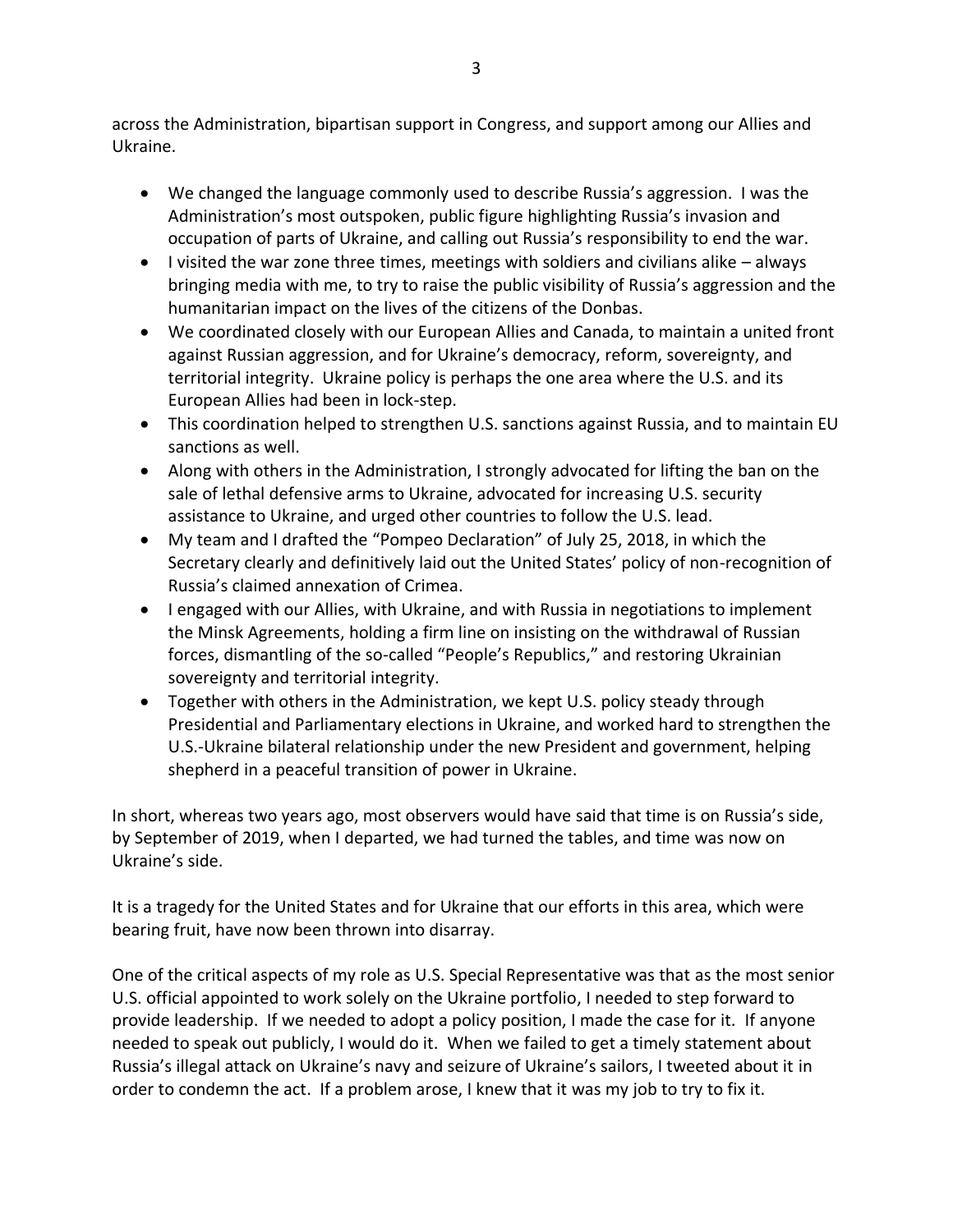That was my perspective when I learned in May 2019 that we had a significant problem that was impeding our ability to strengthen our support for Ukraine's new president in his effort to ramp up Ukraine's fight against corruption and implementation of needed reforms. I found myself faced with a choice: to be aware of a problem and to ignore it, or to accept that it was my responsibility to try to fix it.I tried to fix it.

The problem was that despite the unanimous, positive assessment and recommendations of those of us who were part of the U.S. Presidential Delegation that attended the inauguration of President Zelenskyy, President Trump was receiving a different, negative narrative about Ukraine and President Zelenskyy. That negative narrative was fueled by accusations from Ukraine's then-Prosecutor General and conveyed to the President by former Mayor Rudy Giuliani.

As I previously told this committee, I became aware of the negative impact this was having on our policy efforts when four of us, who were part of the Presidential Delegation to the inauguration, met as a group with President Trump on May 23. We stressed our finding that President Zelenskyy represented the best chance for getting Ukraine out of the mire of corruption it had been in for over 20 years. We urged him to invite President Zelenskyy to the White House.

The President was very skeptical. Given Ukraine's history of corruption, that is understandable. He said that Ukraine was a corrupt country, full of terrible people. He said they "tried to take me down." In the course of that conversation, he referenced conversations with Mayor Giuliani. It was clear to me that despite the positive news and recommendations being conveyed by this official delegation about the *new* President, President Trump had a deeply rooted negative view on Ukraine rooted in the past. He was clearly receiving other information from other sources, including Mayor Giuliani, that was more negative, causing him to retain this negative view.

Within a few days, on May 29, President Trump indeed signed the congratulatory letter to President Zelenskyy, which included an invitation to the President to visit him at the White House.

However, more than four weeks passed and we could not nail down a date for the meeting. I came to believe that the President's long-held negative view toward Ukraine was causing hesitation in actually scheduling the meeting, much as we had seen in our Oval Office discussion.

After weeks of reassuring the Ukrainians that it was just a scheduling issue, I decided to tell President Zelenskyy that we had a problem with the information reaching President Trump from Mayor Giuliani. I did so in a bilateral meeting at a conference on Ukrainian economic reform in Toronto, on July 2, 2019, where I led the U.S. delegation. I suggested that he call President Trump directly in order to renew their personal relationship, and to assure President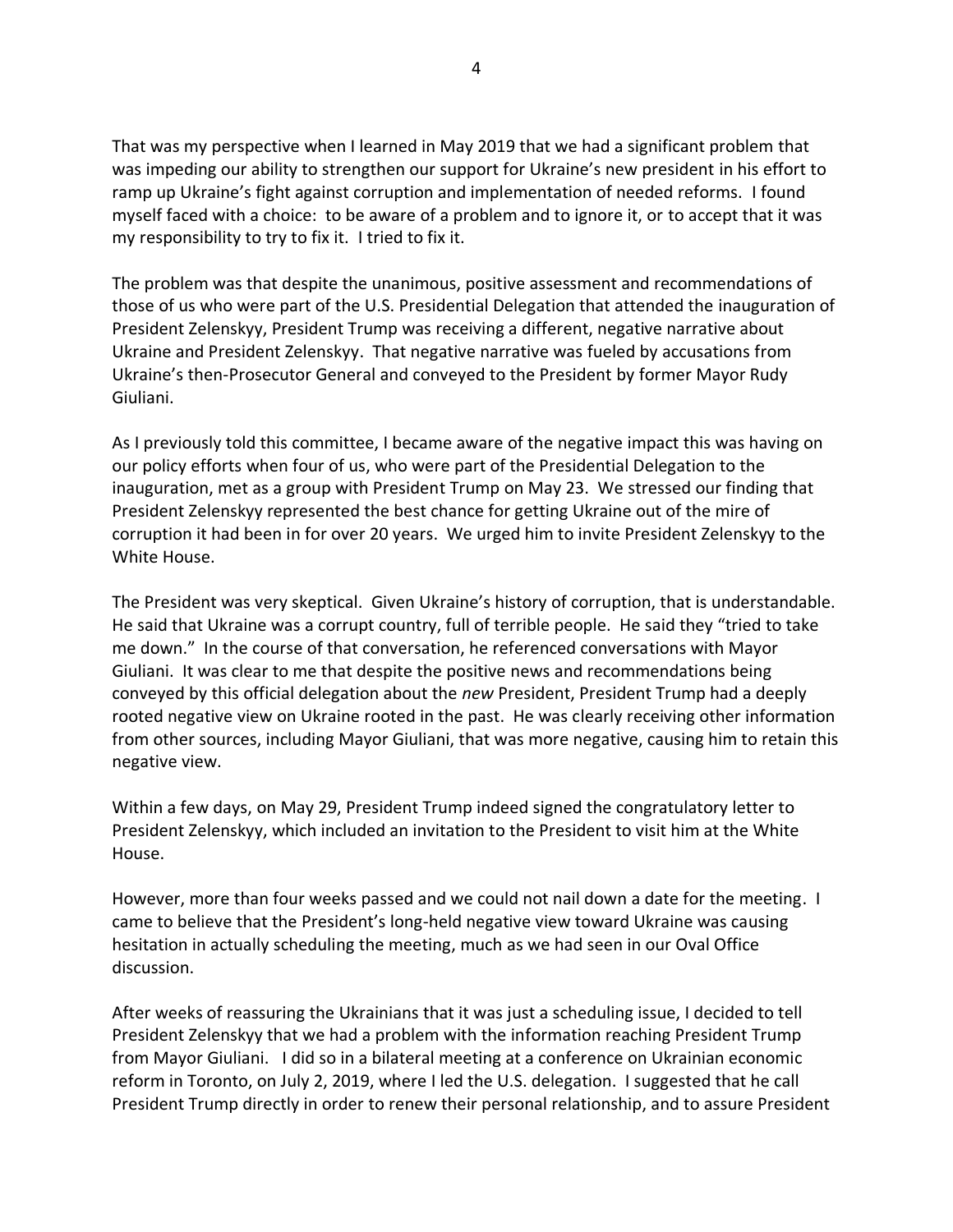Trump that he was committed to investigating and fighting corruption, things on which President Zelenskyy had based his presidential campaign. I was convinced that getting the two Presidents to talk with each other would overcome the negative perception of Ukraine that President Trump still harbored.

President Zelenskyy's senior aide, Andrey Yermak, approached me several days later to ask to be connected to Mayor Giuliani. I agreed to make that connection. I did so because I understood that the new Ukrainian leadership wanted to convince those, like Mayor Giuliani, who believed such a negative narrative about Ukraine, that times have changed and that, under President Zelenskyy, Ukraine is worthy of U.S. support. The Ukrainians believed that if they could get their own narrative across in a way that convinced Mayor Giuliani that they were serious about fighting corruption and advancing reform, Mayor Giuliani would convey that assessment to President Trump, thus correcting the previous, negative narrative.

That made sense to me and I tried to be helpful. I made clear to the Ukrainians that Mayor Giuliani was a private citizen, the President's personal lawyer, and not representing the U.S. government. Likewise, in my conversations with Mayor Giuliani, I never considered him to be speaking on the President's behalf, or giving "instructions." Rather, the information flow was the other way – from Ukraine to Mayor Giuliani, in the hopes this would clear up the information reaching President Trump.

On July 10, after hearing from Mr. Yermak, I wrote to Mayor Giuliani to seek to get together, and finally on July 19 we met for breakfast for a longer discussion. At that meeting, I told Mr. Giuliani that in my view, the Prosecutor General with whom he had been speaking, Mr. Lutsenko, was not credible and was acting in a self-serving capacity. To my surprise, Mr. Giuliani said that he had already come to the same conclusion. Mr. Giuliani also mentioned both the accusations about Vice President Biden, and about interference in the 2016 election, and stressed that all he wanted to see was for Ukraine to investigate what happened in the past and apply its own laws.

Concerning the allegations, I stressed that no one in the new team governing Ukraine had anything to do with anything that may have happened in 2016. They were making television shows at the time. I also said that it is not credible to me that former Vice President Biden would have been influenced in any way by financial or personal motives in carrying out his duties as Vice President.

A different issue is whether some individual Ukrainians may have attempted to influence the 2016 election or thought they could buy influence: that is at least plausible, given Ukraine's reputation for corruption. But the accusation that Vice President Biden acted inappropriately did not seem at all credible to me.

After that meeting, I connected Mr. Giuliani and Mr. Yermak by text and later by phone. They met in person on August 2, 2019. In conversations with me following their meeting, which I did not attend, Mr. Giuliani said that he had stressed the importance of Ukraine conducting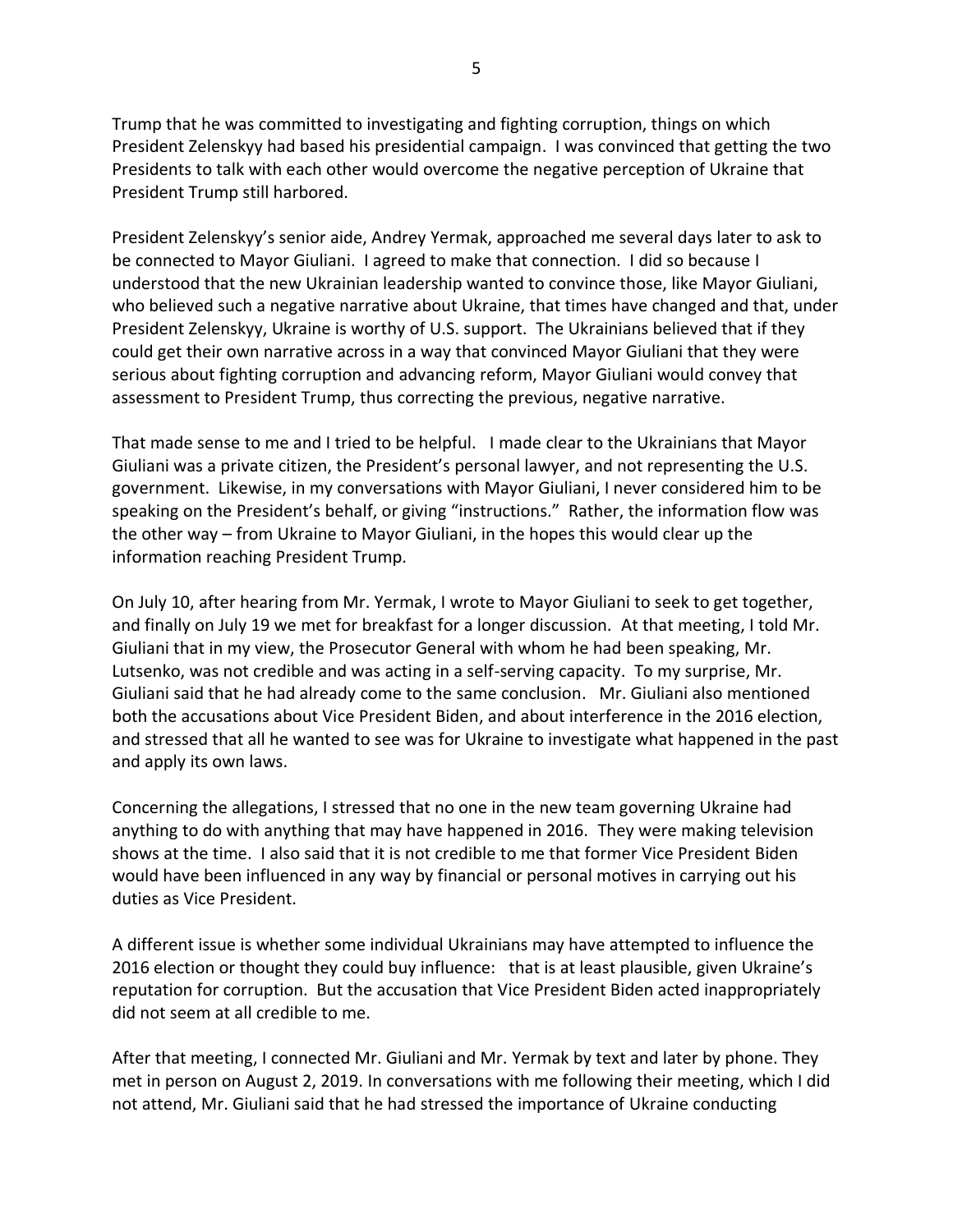investigations into what happened in the past, and Mr. Yermak stressed that he told Mr. Giuliani it is the government's program to root out corruption and implement reforms, and they would be conducting investigations as part of this process anyway.

Mr. Giuliani said he believed the Ukrainian President needed to make a statement about fighting corruption, and that he had discussed this with Mr. Yermak. I said that I did not think this would be a problem, since that is the government's position anyway.

I followed up with Mr. Yermak, and he said that they would indeed be prepared to make a statement. He said it would reference Burisma and 2016, in a wider context of bilateral relations and rooting out corruption anyway. There was no mention of Vice President Biden. Rather, in referencing Burisma and 2016 election interference, it was clear to me he was only talking about whether any Ukrainians had acted inappropriately.

At this time, I was focused on our goal of getting President Zelenskyy and President Trump to meet with each other, and I believed that their doing so would overcome the chronically negative view President Trump had toward Ukraine. I was seeking to solve the problem I saw when we met with President Trump in the Oval Office on May 23. As a professional diplomat, I was comfortable exploring whether there was a statement Ukraine could make about its own intentions to investigate possible corruption that would be helpful in convincing Mr. Giuiliani to convey to President Trump a more positive assessment of the new leadership in Ukraine.

On August 16, Mr. Yermak shared a draft with me, which I thought looked perfectly reasonable. It did not mention Burisma or 2016 elections, but was generic. Ambassador Sondland and I had a further conversation with Mr. Giuliani, who said that in his view, in order to be convincing that this government represented real change in Ukraine, the statement should include specific reference to "Burisma" and "2016." Again, there was no mention of Vice President Biden in these conversations.

Amb. Sondland and I discussed these points, and I edited the statement drafted by Mr. Yermak to include these points to see how it looked. I then discussed it further with Mr. Yermak. He said that for a number of reasons – including the fact that Mr. Lutsenko was still officially the Prosecutor General -- they did not want to mention Burisma or 2016. I agreed –and the idea of putting out a statement was shelved.

These were the last conversations I had about this statement, which were on or about August 17-18. My last contact with Mr. Giuliani, according to my records, was on August 13 (until he tried to reach me on September 20 after the impeachment inquiry was launched). At this time, I thought the idea of issuing this statement had been definitely scrapped.

In September, I was surprised to learn that there had been further discussions with the Ukrainians about President Zelenskyy possibly making a statement in an interview with U.S. media similar to what we had discussed in August.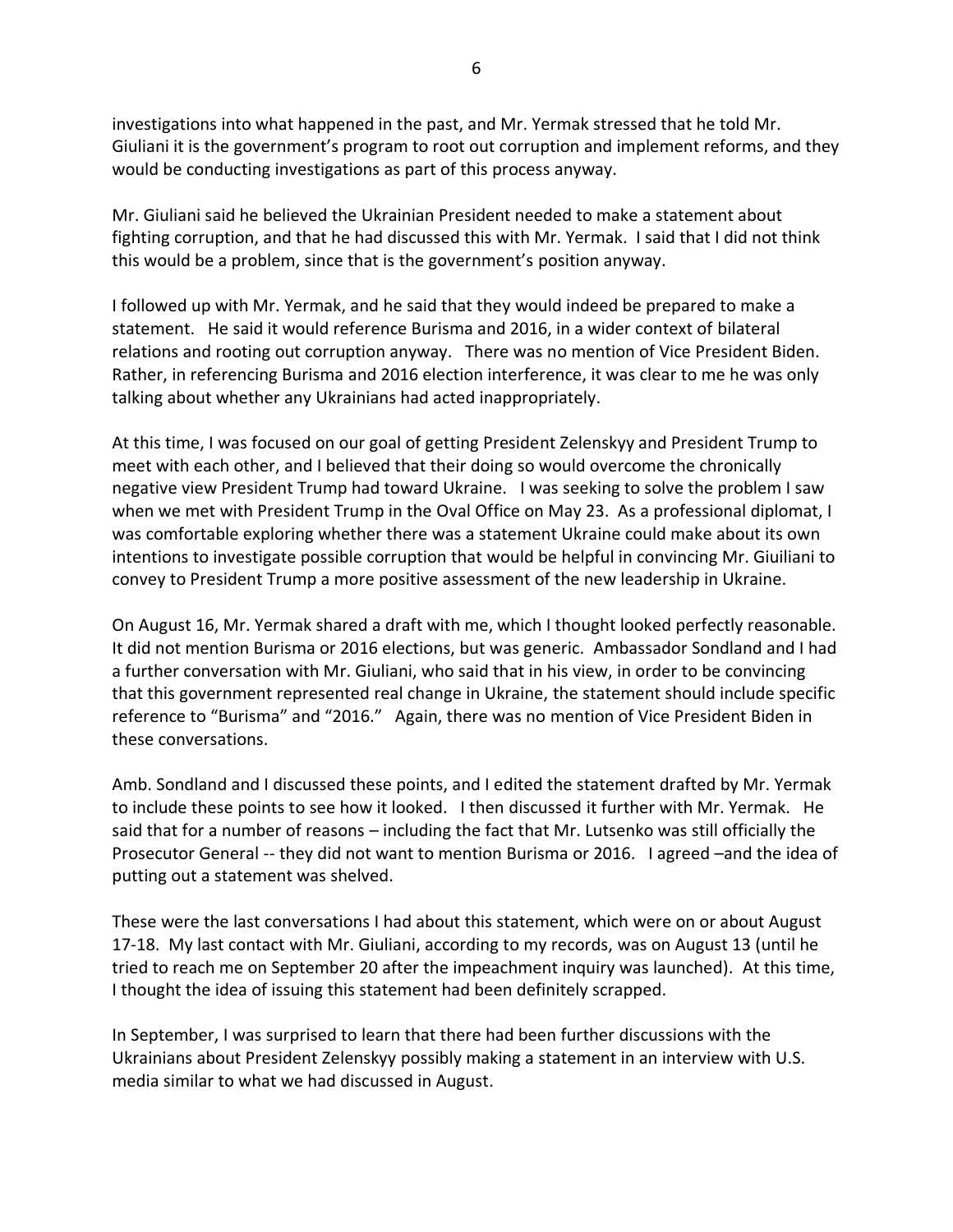Since these events, and since I gave my testimony on October 3, a great deal of additional information and perspectives have come to light. I have learned many things that I did not know at the time of the events in question.

First, at the time I was connecting Mr. Yermak and Mr. Giuliani, and discussing with Mr. Yermak and Amb. Sondland a possible statement that could be made by the Ukrainian President, I did not know of any linkage between the hold on security assistance and Ukraine pursuing investigations. No one had ever said that to me – and I never conveyed such a linkage to the Ukrainians.

- I opposed the hold on U.S. security assistance as soon as I learned about it on July 18, and thought we could turn it around before it the Ukrainians ever knew or became alarmed about it. I did not know the reason for the hold, but I viewed it as a U.S. policy problem that we needed to fix internally, and I was confident we would do so.
- I believe that the Ukrainians became aware of the hold on August 29, not before. That date is the first time any of them asked me about the hold, by forwarding an article that had been published in Politico.
- When I spoke to the Ukrainians about the hold after August 29, instead of telling them that they needed to do something to get the hold released, I told them the opposite – that they should not be alarmed, it was an internal U.S. problem, and we were working to get it fixed. I did not know others were conveying a different message to them around that same time.

Second, I did not know about the strong concerns expressed by then-National Security Advisor John Bolton to members of his NSC staff regarding the discussion of investigations.

• I participated in the July 10 meeting between National Security Advisor Bolton and then-Ukrainian Chairman of the National Security and Defense Council, Alex Danylyuk. As I remember, the meeting was essentially over when Amb. Sondland made a generic comment about investigations. I think all of us thought it was inappropriate; the conversation did not continue and the meeting concluded. Later on, in the Ward Room, I may have been engaged in a side conversation, or had already left the complex, because I do not recall further discussion regarding investigations or Burisma.

Third, I did not understand that others believed that any investigation of the Ukrainian company, Burisma, which had a history of accusations of corruption, was tantamount to investigating Vice President Biden. I drew a sharp distinction between the two.

• It has long been U.S. policy under multiple administrations to urge Ukraine to investigate and fight internal corruption. I was quite comfortable with Ukraine making its own statement, about its own policy, of investigating and fighting corruption at home.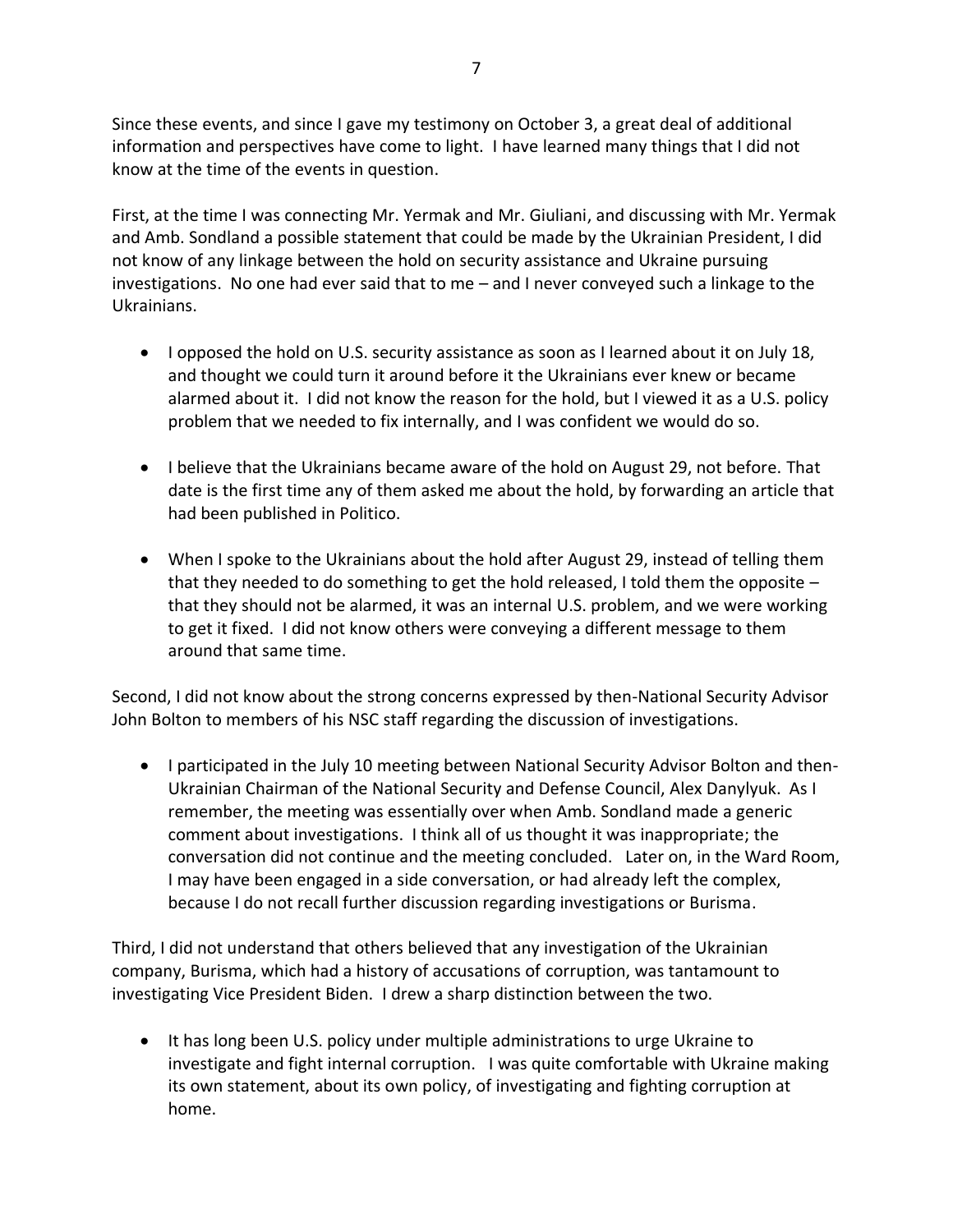- At the one in-person meeting I had with Mayor Giuliani on July 19, Mayor Giuliani raised, and I rejected, the conspiracy theory that Vice President Biden would have been influenced in his duties as Vice President by money paid to his son. As I testified previously, I have known Vice President Biden for 24 years. He is an honorable man and I hold him in the highest regard.
- At no time was I aware of or knowingly took part in an effort to urge Ukraine to investigate former Vice President Biden. As you know from the extensive documentation I have provided, Vice President Biden was not a topic of discussion. I was not on the July 25 phone call between President Trump and President Zelenskyy. I was not made aware of any reference to Vice President Biden or his son by President Trump, until the transcript of that call was released on September 25, 2019.
- Throughout this time, I understood that there was an important distinction between "Burisma" and "Biden", and urged the Ukrainians to maintain such a distinction. I did not know that President Trump or others had raised Vice President Biden with the Ukrainians, or had conflated the investigation of possible Ukrainian corruption, with investigation of the former Vice President. In retrospect, for the Ukrainians, it clearly would have been confusing.
- In hindsight, I now understand that others saw the idea of investigating possible corruption involving the Ukrainian company, "Burisma," as equivalent to investigating former Vice President Biden. I saw them as very different – the former being appropriate and unremarkable, the latter being unacceptable. In retrospect, I should have seen that connection differently, and had I done so, I would have raised my own objections.

Fourth, much has been made of the term "three amigos" in reference to Secretary Perry, Ambassador Sondland and myself. I never used that term – and frankly cringe when I hear it – because for me, the "three amigos" will always refer to Senator John McCain, Senator Joseph Lieberman, and Senator Lindsey Graham, in reference to their work to support the surge in Iraq.

• Moreover, I was never aware of any designation by President Trump or anyone else putting Amb. Sondland, or the three of us as a group, in charge of Ukraine policy. Rather, as I understood it, each of us, in our own respective official capacities, continued to work together after our attendance at President Zelenskyy's inauguration to push for greater U.S. support for Ukraine. Leading the diplomacy around Ukraine negotiations had long been my official responsibility, but I welcomed the added support and influence of a cabinet secretary and our EU Ambassador.

Fifth, I was not aware that Amb. Sondland spoke with President Trump on July 26, while Ambassador Taylor and I were visiting the conflict zone.